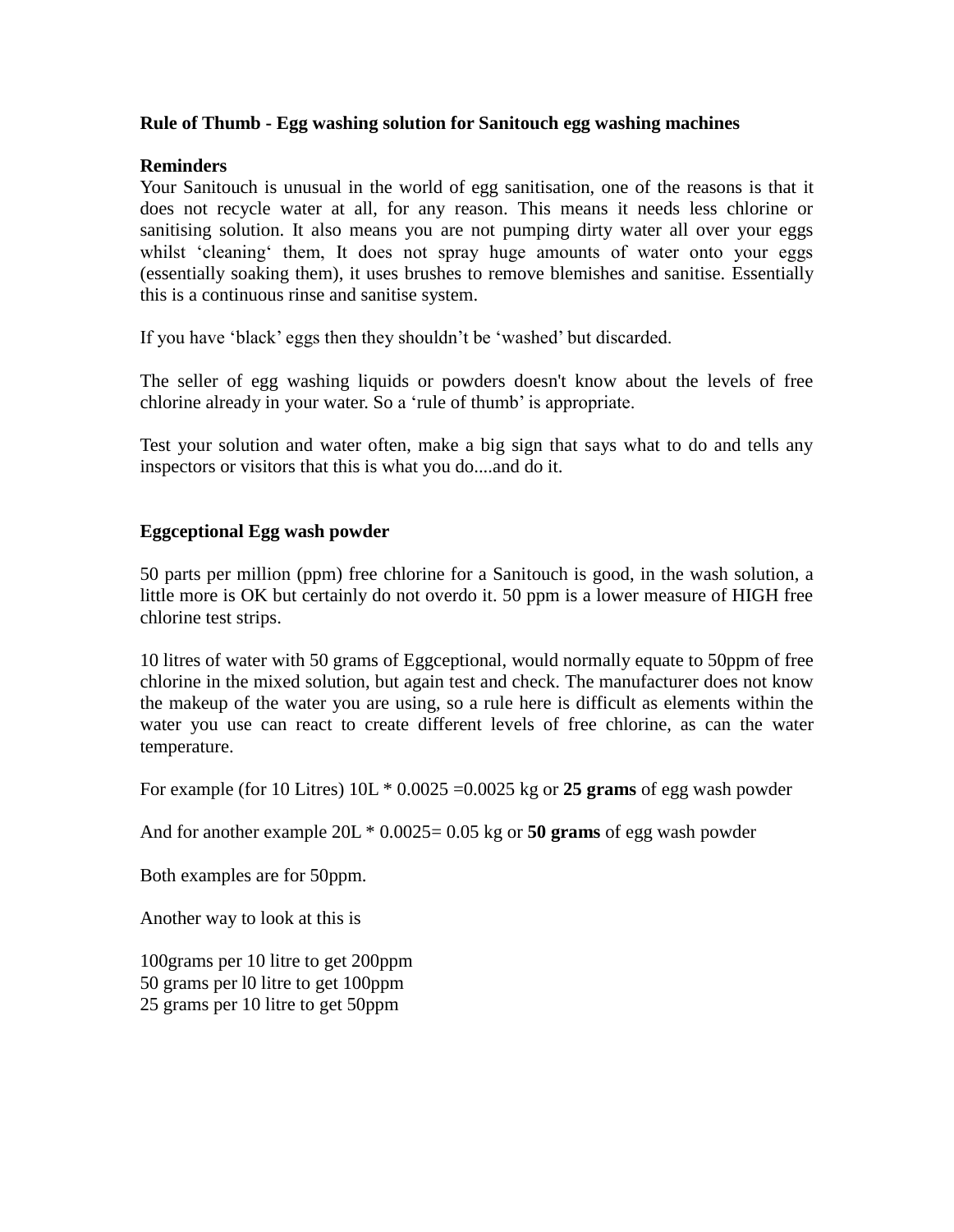## **Eggceptional Q Egg wash liquid**

Specifically developed by Bellsouth for discarded wash solution egg washers, and particularly for the Sanitouch egg washing system. Eggceptional Q is a Quat' based dual active washing liquid. Eggceptional Q also contains Ethanol which adds to the anti-bacterial qualities. Both the Quat' and Ethanol serve as water dispersants which act to shed the eggs of water. Quat'. There are Alkali salts added as well, however on advice from a number of food security experts we suggest measuring active Quat' level as opposed to alkalinity levels. Quat' compounds are more persistent in their action than chlorine but less corrosive. Being a liquid mixing is also easier.

## **Be aware that you should not throw Quat' based waste wash solution anywhere where you need bacteria, i.e. do not throw it into a bacteria based sewerage system.**

50-100 parts per million (ppm) active Quat' for a Sanitouch is fine in the wash solution, a little more is OK. Eggceptional Q also contains Ethanol which adds to the anti-bacterial qualities, you need Quat' tape to measure Quat' levels.

Use as per Eggceptional instead of milligrams the measurement is millilitres. But measure active Quat' with Quat tape.

Now please read on for the Sanitouch machine specifically.

#### **Method for Sanitouch machine.**

Get some buckets, or tubs that hold a known amount of liquid. A known amount of water is needed for the egg wash concentrate, and final egg wash solution going onto the eggs.

Use a large drum or bucket under your machine, empty.

Use a smaller, 10-20 litre bucket for your egg wash solution (stock tank) fill this with your water, to the brim.

Put a larger bucket under the machine and make sure waste water goes into it.

Run your machine with water and stock tank (filled with water) for half an hour. Turn off let water drain and settle.

How much water is in your waste water container? Measure it.

How much water was used from your stock tank, measure it. The simple way is to refill to the brim using a measuring beaker of some type, the amount used to refill equals the amount used.